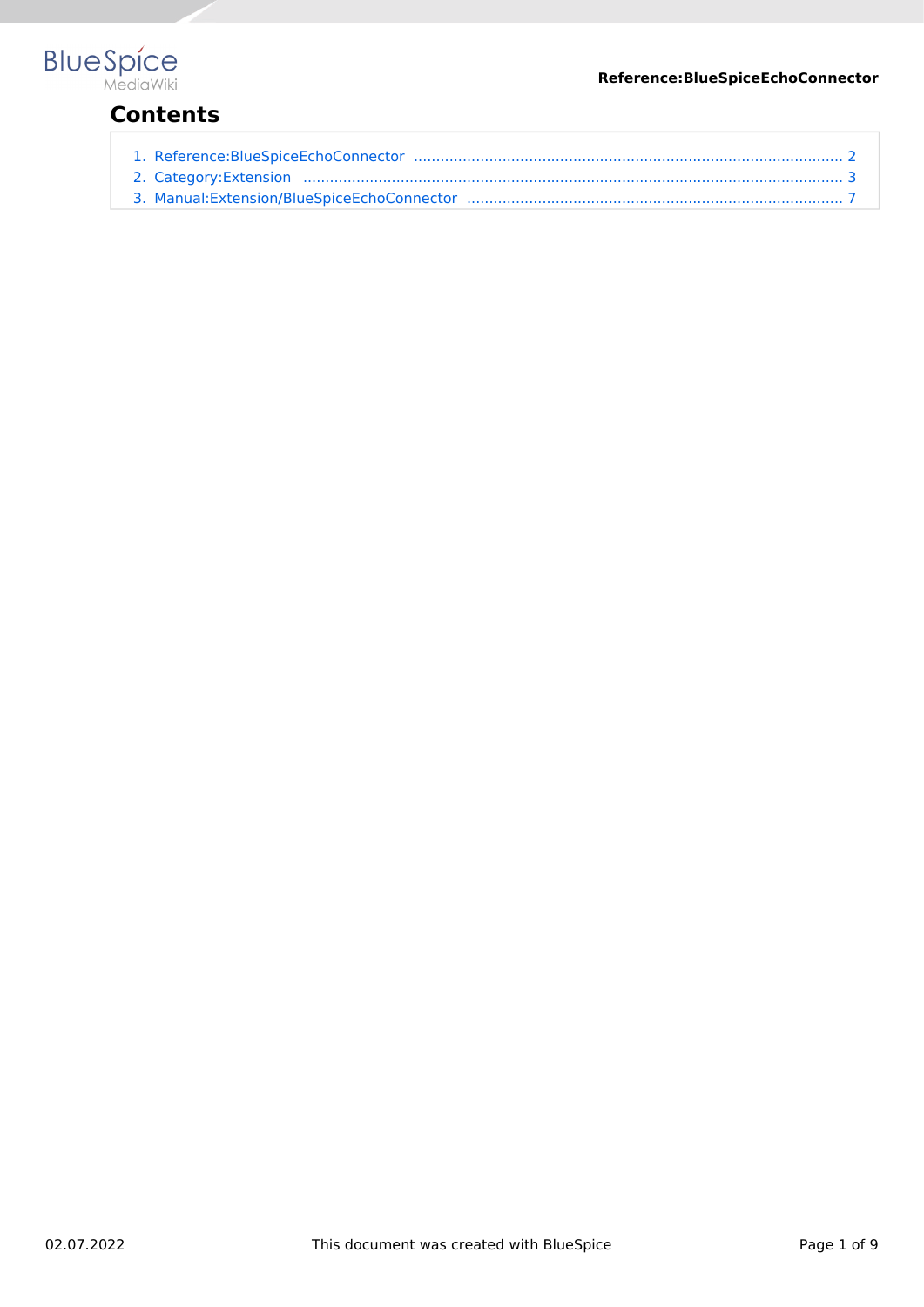<span id="page-1-0"></span>

# **Reference:BlueSpiceEchoConnector Extension\: BlueSpiceEchoConnector**

#### [all extensions](#page-2-0)

|                   |                                                                | <b>Overview</b>       |                  |
|-------------------|----------------------------------------------------------------|-----------------------|------------------|
|                   | <b>Description:</b> Connects BlueSpice with Echo               |                       |                  |
| State:            | stable                                                         | Dependency:           | <b>BlueSpice</b> |
| <b>Developer:</b> | HalloWelt                                                      | License:              | GPL-3.0-only     |
| Type:             | <b>BlueSpice</b>                                               | Category:             | Infrastructure   |
| Edition:          | BlueSpice free, BlueSpice pro, BlueSpice Farm, BlueSpice Cloud |                       |                  |
|                   |                                                                | <b>View help page</b> |                  |

#### Features

**BlueSpiceEchoConnector** connects BlueSpice with [Echo.](https://en.wiki.bluespice.com/w/index.php?title=Notifications&action=view)

#### Technical Information

This information applies to BlueSpice 4. Technical details for BlueSpice cloud can differ in some cases.

#### **Requirements**

MediaWiki: 1.35.0 BlueSpiceFoundation: 4.0

Echo: \*

#### **Integrates into**

BlueSpiceEchoConnector

#### **Special pages**

#### **Configuration**

| <b>Name</b>               | <b>Value</b>                                                                                                                                                                                                                                                              |
|---------------------------|---------------------------------------------------------------------------------------------------------------------------------------------------------------------------------------------------------------------------------------------------------------------------|
| EchoEmailFormatterClasses | $array('plain-text' = >$<br>'BlueSpice\\EchoConnector\\Formatter\\EchoPlainTextEmailFor<br>$text$ -digest' $=$<br>'BlueSpice\\EchoConnector\\Formatter\\EchoPlainTextDigestEn<br>'html' $=$ ><br>'BlueSpice\\EchoConnector\\Formatter\\EchoHTMLEmailFormat<br>$didest' =$ |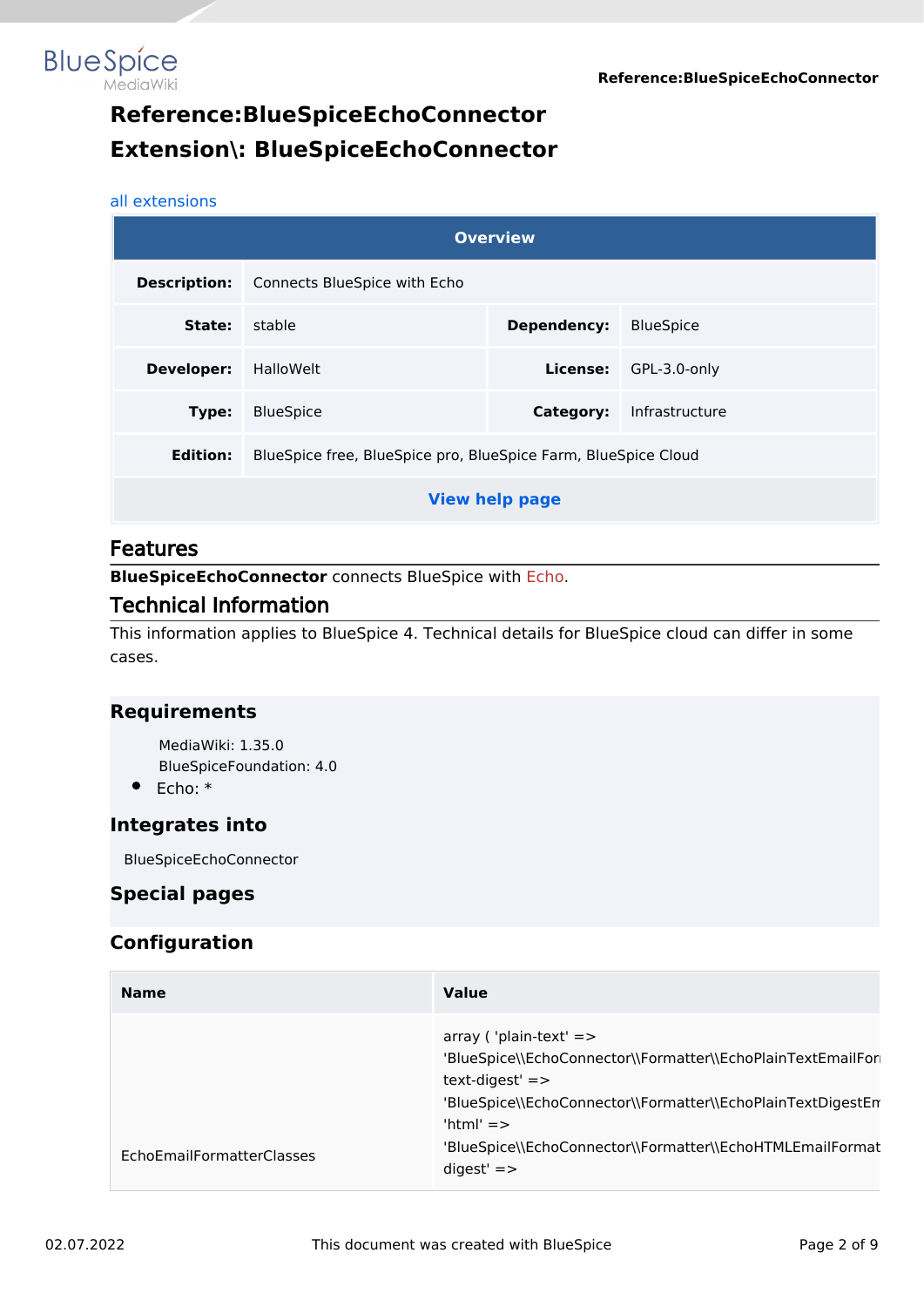



| <b>Name</b>                            | <b>Value</b>                                                                                                                                              |
|----------------------------------------|-----------------------------------------------------------------------------------------------------------------------------------------------------------|
|                                        | 'BlueSpice\\EchoConnector\\Formatter\\EchoHtmlDigestEmailFormation                                                                                        |
| EchoHtmlMailTemplateNames              | array ('single' => 'SingleMail', 'digest' => 'Digest', 'primary li<br>'PrimaryLink', 'secondary link' => 'SecondaryLink', 'digest list<br>'DigestList', ) |
| EchoHtmlMailTemplatePath               | '/templates'                                                                                                                                              |
| ForceJobQueueForLargeAudienceThreshold | 499                                                                                                                                                       |
| UseJobQueueForNotifications            | false                                                                                                                                                     |

#### **Hooks**

[ArticleDeleteComplete](https://www.mediawiki.org/wiki/Manual:Hooks/ArticleDeleteComplete) [BSUserManagerAfterAddUser](https://www.mediawiki.org/wiki/Manual:Hooks/BSUserManagerAfterAddUser) **[EchoGetBundleRules](https://www.mediawiki.org/wiki/Manual:Hooks/EchoGetBundleRules)** [EchoGetNotificationTypes](https://www.mediawiki.org/wiki/Manual:Hooks/EchoGetNotificationTypes) **[GetPreferences](https://www.mediawiki.org/wiki/Manual:Hooks/GetPreferences)** [LocalUserCreated](https://www.mediawiki.org/wiki/Manual:Hooks/LocalUserCreated) [PageMoveComplete](https://www.mediawiki.org/wiki/Manual:Hooks/PageMoveComplete) [PageSaveComplete](https://www.mediawiki.org/wiki/Manual:Hooks/PageSaveComplete)

### <span id="page-2-0"></span>**Category:Extension**

Extensions that are bundled with one or more BlueSpice pro editions.

#### Pages in category "Extension"

The following 194 pages are in this category, out of 194 total.

#### **A**

[Reference:Arrays](https://en.wiki.bluespice.com/wiki/Reference:Arrays) [Reference:Auth remoteuser](https://en.wiki.bluespice.com/wiki/Reference:Auth_remoteuser)

#### **B**

[Reference:BlueSpiceAbout](https://en.wiki.bluespice.com/wiki/Reference:BlueSpiceAbout) [Reference:BlueSpiceArticleInfo](https://en.wiki.bluespice.com/wiki/Reference:BlueSpiceArticleInfo) [Reference:BlueSpiceArticlePreviewCapture](https://en.wiki.bluespice.com/wiki/Reference:BlueSpiceArticlePreviewCapture) [Reference:BlueSpiceAuthors](https://en.wiki.bluespice.com/wiki/Reference:BlueSpiceAuthors) [Reference:BlueSpiceAvatars](https://en.wiki.bluespice.com/wiki/Reference:BlueSpiceAvatars) [Reference:BlueSpiceBookshelf](https://en.wiki.bluespice.com/wiki/Reference:BlueSpiceBookshelf) [Reference:BlueSpiceCalumma](https://en.wiki.bluespice.com/wiki/Reference:BlueSpiceCalumma) [Reference:BlueSpiceCategoryCheck](https://en.wiki.bluespice.com/wiki/Reference:BlueSpiceCategoryCheck) [Reference:BlueSpiceCategoryManager](https://en.wiki.bluespice.com/wiki/Reference:BlueSpiceCategoryManager) [Reference:BlueSpiceChecklist](https://en.wiki.bluespice.com/wiki/Reference:BlueSpiceChecklist) [Reference:BlueSpiceCloudClient](https://en.wiki.bluespice.com/wiki/Reference:BlueSpiceCloudClient) [Reference:BlueSpiceConfigManager](https://en.wiki.bluespice.com/wiki/Reference:BlueSpiceConfigManager) [Reference:BlueSpiceContextMenu](https://en.wiki.bluespice.com/wiki/Reference:BlueSpiceContextMenu) [Reference:BlueSpiceCountThings](https://en.wiki.bluespice.com/wiki/Reference:BlueSpiceCountThings) [Reference:BlueSpiceCustomMenu](https://en.wiki.bluespice.com/wiki/Reference:BlueSpiceCustomMenu) [Reference:BlueSpiceDashboards](https://en.wiki.bluespice.com/wiki/Reference:BlueSpiceDashboards) [Reference:BlueSpiceDiscovery](https://en.wiki.bluespice.com/wiki/Reference:BlueSpiceDiscovery) [Reference:BlueSpiceDistributionConnector](https://en.wiki.bluespice.com/wiki/Reference:BlueSpiceDistributionConnector)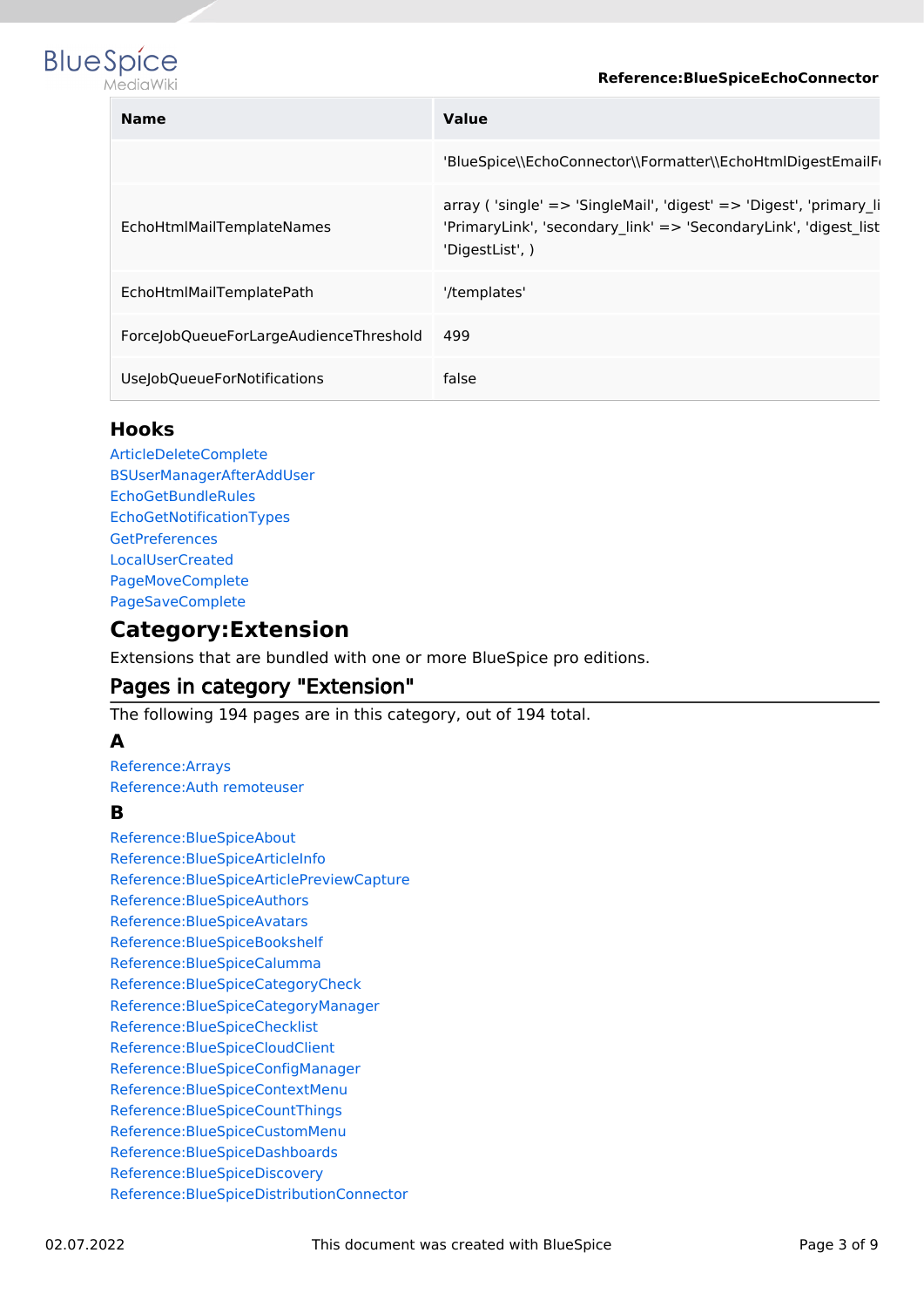#### **BlueSpice** MediaWiki

[Reference:BlueSpiceDrawioConnector](https://en.wiki.bluespice.com/wiki/Reference:BlueSpiceDrawioConnector) [Reference:BlueSpiceEchoConnector](#page-1-0) [Reference:BlueSpiceEmoticons](https://en.wiki.bluespice.com/wiki/Reference:BlueSpiceEmoticons) [Reference:BlueSpiceExpiry](https://en.wiki.bluespice.com/wiki/Reference:BlueSpiceExpiry) [Reference:BlueSpiceExportTables](https://en.wiki.bluespice.com/wiki/Reference:BlueSpiceExportTables) [Reference:BlueSpiceExtendedFilelist](https://en.wiki.bluespice.com/wiki/Reference:BlueSpiceExtendedFilelist) [Reference:BlueSpiceExtendedSearch](https://en.wiki.bluespice.com/wiki/Reference:BlueSpiceExtendedSearch) [Reference:BlueSpiceExtendedStatistics](https://en.wiki.bluespice.com/wiki/Reference:BlueSpiceExtendedStatistics) [Reference:BlueSpiceFilterableTables](https://en.wiki.bluespice.com/wiki/Reference:BlueSpiceFilterableTables) [Reference:BlueSpiceFlaggedRevsConnector](https://en.wiki.bluespice.com/wiki/Reference:BlueSpiceFlaggedRevsConnector) [Reference:BlueSpiceFoundation](https://en.wiki.bluespice.com/wiki/Reference:BlueSpiceFoundation) [Reference:BlueSpiceGroupManager](https://en.wiki.bluespice.com/wiki/Reference:BlueSpiceGroupManager) [Reference:BlueSpiceHideTitle](https://en.wiki.bluespice.com/wiki/Reference:BlueSpiceHideTitle) [Reference:BlueSpiceInsertCategory](https://en.wiki.bluespice.com/wiki/Reference:BlueSpiceInsertCategory) [Reference:BlueSpiceInsertFile](https://en.wiki.bluespice.com/wiki/Reference:BlueSpiceInsertFile) [Reference:BlueSpiceInsertLink](https://en.wiki.bluespice.com/wiki/Reference:BlueSpiceInsertLink) [Reference:BlueSpiceInsertMagic](https://en.wiki.bluespice.com/wiki/Reference:BlueSpiceInsertMagic) [Reference:BlueSpiceInsertTemplate](https://en.wiki.bluespice.com/wiki/Reference:BlueSpiceInsertTemplate) [Reference:BlueSpiceInterWikiLinks](https://en.wiki.bluespice.com/wiki/Reference:BlueSpiceInterWikiLinks) [Reference:BlueSpiceInterwikiSearch](https://en.wiki.bluespice.com/wiki/Reference:BlueSpiceInterwikiSearch) [Reference:BlueSpiceLatexRenderer](https://en.wiki.bluespice.com/wiki/Reference:BlueSpiceLatexRenderer) [Reference:BlueSpiceMatomoConnector](https://en.wiki.bluespice.com/wiki/Reference:BlueSpiceMatomoConnector) [Reference:BlueSpiceMultiUpload](https://en.wiki.bluespice.com/wiki/Reference:BlueSpiceMultiUpload) [Reference:BlueSpiceNamespaceCSS](https://en.wiki.bluespice.com/wiki/Reference:BlueSpiceNamespaceCSS) [Reference:BlueSpiceNamespaceManager](https://en.wiki.bluespice.com/wiki/Reference:BlueSpiceNamespaceManager) [Reference:BlueSpiceNSFileRepoConnector](https://en.wiki.bluespice.com/wiki/Reference:BlueSpiceNSFileRepoConnector) [Reference:BlueSpicePageAccess](https://en.wiki.bluespice.com/wiki/Reference:BlueSpicePageAccess) [Reference:BlueSpicePageAssignments](https://en.wiki.bluespice.com/wiki/Reference:BlueSpicePageAssignments) [Reference:BlueSpicePageFormsConnector](https://en.wiki.bluespice.com/wiki/Reference:BlueSpicePageFormsConnector) [Reference:BlueSpicePagesVisited](https://en.wiki.bluespice.com/wiki/Reference:BlueSpicePagesVisited) [Reference:BlueSpicePageTemplates](https://en.wiki.bluespice.com/wiki/Reference:BlueSpicePageTemplates) [Reference:BlueSpicePermissionManager](https://en.wiki.bluespice.com/wiki/Reference:BlueSpicePermissionManager) [Reference:BlueSpicePlayer](https://en.wiki.bluespice.com/wiki/Reference:BlueSpicePlayer) [Reference:BlueSpicePrivacy](https://en.wiki.bluespice.com/wiki/Reference:BlueSpicePrivacy) [Reference:BlueSpiceProDistributionConnector](https://en.wiki.bluespice.com/wiki/Reference:BlueSpiceProDistributionConnector) [Reference:BlueSpiceQrCode](https://en.wiki.bluespice.com/wiki/Reference:BlueSpiceQrCode) [Reference:BlueSpiceRating](https://en.wiki.bluespice.com/wiki/Reference:BlueSpiceRating) [Reference:BlueSpiceReadConfirmation](https://en.wiki.bluespice.com/wiki/Reference:BlueSpiceReadConfirmation) [Reference:BlueSpiceReaders](https://en.wiki.bluespice.com/wiki/Reference:BlueSpiceReaders) [Reference:BlueSpiceReminder](https://en.wiki.bluespice.com/wiki/Reference:BlueSpiceReminder) [Reference:BlueSpiceRSSFeeder](https://en.wiki.bluespice.com/wiki/Reference:BlueSpiceRSSFeeder) [Reference:BlueSpiceSaferEdit](https://en.wiki.bluespice.com/wiki/Reference:BlueSpiceSaferEdit) [Reference:BlueSpiceSignHere](https://en.wiki.bluespice.com/wiki/Reference:BlueSpiceSignHere) [Reference:BlueSpiceSmartList](https://en.wiki.bluespice.com/wiki/Reference:BlueSpiceSmartList) [Reference:BlueSpiceSMWConnector](https://en.wiki.bluespice.com/wiki/Reference:BlueSpiceSMWConnector) [Reference:BlueSpiceSocial](https://en.wiki.bluespice.com/wiki/Reference:BlueSpiceSocial) [Reference:BlueSpiceSocialBlog](https://en.wiki.bluespice.com/wiki/Reference:BlueSpiceSocialBlog) [Reference:BlueSpiceSocialComments](https://en.wiki.bluespice.com/wiki/Reference:BlueSpiceSocialComments) [Reference:BlueSpiceSocialMicroBlog](https://en.wiki.bluespice.com/wiki/Reference:BlueSpiceSocialMicroBlog) [Reference:BlueSpiceSocialProfile](https://en.wiki.bluespice.com/wiki/Reference:BlueSpiceSocialProfile) [Reference:BlueSpiceSocialRating](https://en.wiki.bluespice.com/wiki/Reference:BlueSpiceSocialRating) [Reference:BlueSpiceSocialResolve](https://en.wiki.bluespice.com/wiki/Reference:BlueSpiceSocialResolve) [Reference:BlueSpiceSocialTags](https://en.wiki.bluespice.com/wiki/Reference:BlueSpiceSocialTags)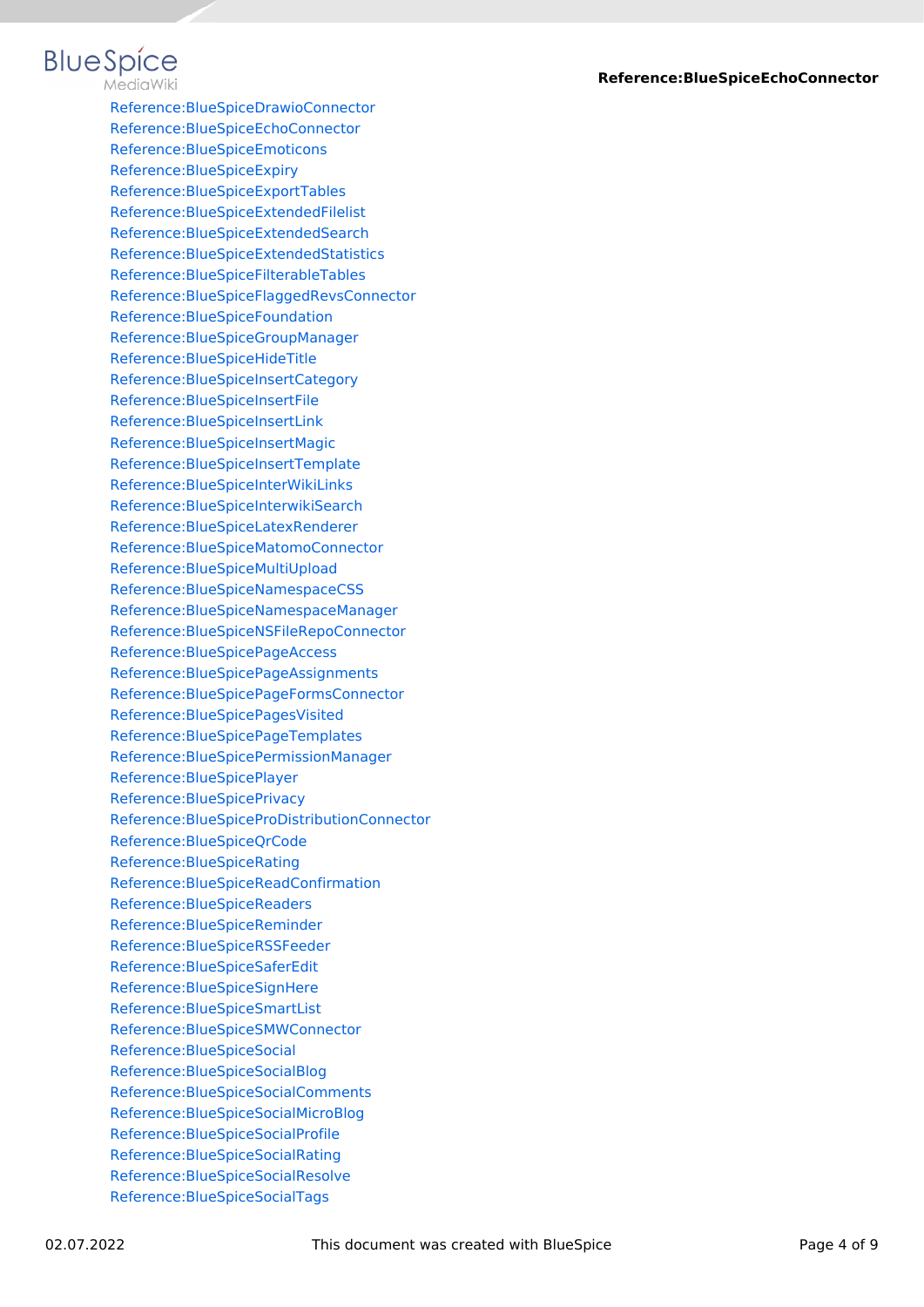# **BlueSpice**

MediaWiki

[Reference:BlueSpiceSocialTimelineUpdate](https://en.wiki.bluespice.com/wiki/Reference:BlueSpiceSocialTimelineUpdate) [Reference:BlueSpiceSocialTopics](https://en.wiki.bluespice.com/wiki/Reference:BlueSpiceSocialTopics) [Reference:BlueSpiceSocialWatch](https://en.wiki.bluespice.com/wiki/Reference:BlueSpiceSocialWatch) [Reference:BlueSpiceSocialWikiPage](https://en.wiki.bluespice.com/wiki/Reference:BlueSpiceSocialWikiPage) [Reference:BlueSpiceTagCloud](https://en.wiki.bluespice.com/wiki/Reference:BlueSpiceTagCloud) [Reference:BlueSpiceUEModuleBookPDF](https://en.wiki.bluespice.com/wiki/Reference:BlueSpiceUEModuleBookPDF) [Reference:BlueSpiceUEModuleDOCX](https://en.wiki.bluespice.com/wiki/Reference:BlueSpiceUEModuleDOCX) [Reference:BlueSpiceUEModuleHTML](https://en.wiki.bluespice.com/wiki/Reference:BlueSpiceUEModuleHTML) [Reference:BlueSpiceUEModulePDF](https://en.wiki.bluespice.com/wiki/Reference:BlueSpiceUEModulePDF) [Reference:BlueSpiceUEModulePDFRecursive](https://en.wiki.bluespice.com/wiki/Reference:BlueSpiceUEModulePDFRecursive) [Reference:BlueSpiceUEModulePDFSubpages](https://en.wiki.bluespice.com/wiki/Reference:BlueSpiceUEModulePDFSubpages) [Reference:BlueSpiceUEModuleTable2Excel](https://en.wiki.bluespice.com/wiki/Reference:BlueSpiceUEModuleTable2Excel) [Reference:BlueSpiceUniversalExport](https://en.wiki.bluespice.com/wiki/Reference:BlueSpiceUniversalExport) [Reference:BlueSpiceUsageTracker](https://en.wiki.bluespice.com/wiki/Reference:BlueSpiceUsageTracker) [Reference:BlueSpiceUserInfo](https://en.wiki.bluespice.com/wiki/Reference:BlueSpiceUserInfo) [Reference:BlueSpiceUserManager](https://en.wiki.bluespice.com/wiki/Reference:BlueSpiceUserManager) [Reference:BlueSpiceUserSidebar](https://en.wiki.bluespice.com/wiki/Reference:BlueSpiceUserSidebar) [Reference:BlueSpiceVisualEditorConnector](https://en.wiki.bluespice.com/wiki/Reference:BlueSpiceVisualEditorConnector) [Reference:BlueSpiceWatchList](https://en.wiki.bluespice.com/wiki/Reference:BlueSpiceWatchList) [Reference:BlueSpiceWebDAVClientIntegration](https://en.wiki.bluespice.com/wiki/Reference:BlueSpiceWebDAVClientIntegration) [Reference:BlueSpiceWebDAVMinorSave](https://en.wiki.bluespice.com/wiki/Reference:BlueSpiceWebDAVMinorSave) [Reference:BlueSpiceWhoIsOnline](https://en.wiki.bluespice.com/wiki/Reference:BlueSpiceWhoIsOnline) [Reference:BlueSpiceWikiExplorer](https://en.wiki.bluespice.com/wiki/Reference:BlueSpiceWikiExplorer) [Reference:BlueSpiceWikiFarm](https://en.wiki.bluespice.com/wiki/Reference:BlueSpiceWikiFarm) [Reference:Bootstrap](https://en.wiki.bluespice.com/wiki/Reference:Bootstrap)

#### **C**

[Reference:CategoryTree](https://en.wiki.bluespice.com/wiki/Reference:CategoryTree) [Reference:Chameleon](https://en.wiki.bluespice.com/wiki/Reference:Chameleon) [Reference:Cite](https://en.wiki.bluespice.com/wiki/Reference:Cite) [Reference:CiteThisPage](https://en.wiki.bluespice.com/wiki/Reference:CiteThisPage) [Reference:CodeEditor](https://en.wiki.bluespice.com/wiki/Reference:CodeEditor) [Reference:CognitiveProcessDesigner](https://en.wiki.bluespice.com/wiki/Reference:CognitiveProcessDesigner) [Reference:ConfirmAccount](https://en.wiki.bluespice.com/wiki/Reference:ConfirmAccount) [Reference:ConfirmEdit](https://en.wiki.bluespice.com/wiki/Reference:ConfirmEdit) [Reference:ContentTransfer](https://en.wiki.bluespice.com/wiki/Reference:ContentTransfer) [Reference:CreateUserPage](https://en.wiki.bluespice.com/wiki/Reference:CreateUserPage)

#### **D**

[Reference:Data Transfer](https://en.wiki.bluespice.com/wiki/Reference:Data_Transfer) [Reference:DrawioEditor](https://en.wiki.bluespice.com/wiki/Reference:DrawioEditor) [Reference:DynamicPageList3](https://en.wiki.bluespice.com/wiki/Reference:DynamicPageList3)

#### **E**

[Reference:Echo](https://en.wiki.bluespice.com/wiki/Reference:Echo) [Reference:EmbedVideo](https://en.wiki.bluespice.com/wiki/Reference:EmbedVideo) [Reference:EventBus](https://en.wiki.bluespice.com/wiki/Reference:EventBus) [Reference:External Data](https://en.wiki.bluespice.com/wiki/Reference:External_Data) [Reference:ExtJSBase](https://en.wiki.bluespice.com/wiki/Reference:ExtJSBase)

#### **F**

[Reference:FilterSpecialPages](https://en.wiki.bluespice.com/wiki/Reference:FilterSpecialPages) [Reference:FlaggedRevs](https://en.wiki.bluespice.com/wiki/Reference:FlaggedRevs) [Reference:FlexiSkin](https://en.wiki.bluespice.com/wiki/Reference:FlexiSkin) [Reference:Forms](https://en.wiki.bluespice.com/wiki/Reference:Forms)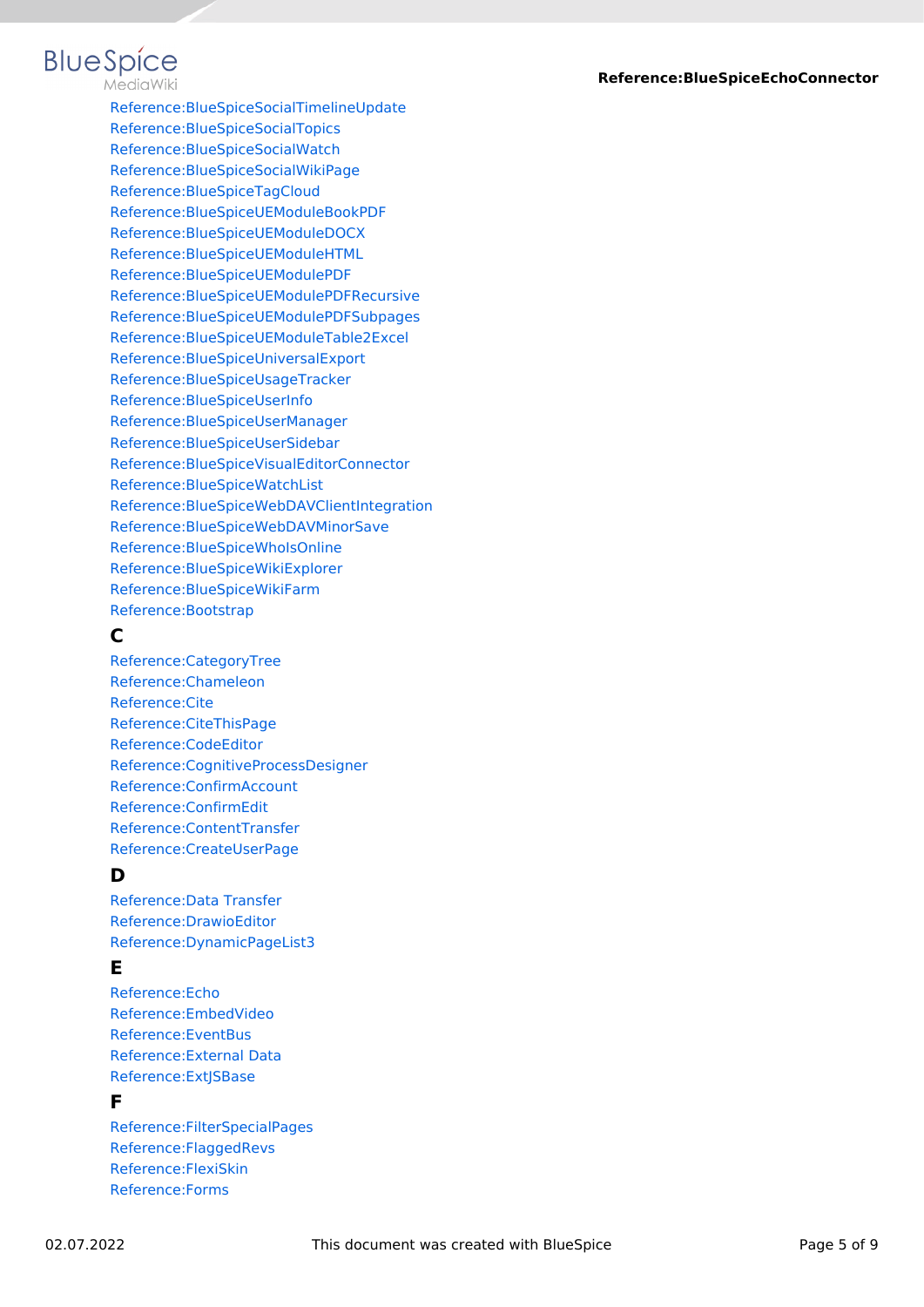# **BlueSpice**

MediaWiki

#### **G**

[Reference:Gadgets](https://en.wiki.bluespice.com/wiki/Reference:Gadgets)

#### **H**

[Reference:Header Tabs](https://en.wiki.bluespice.com/wiki/Reference:Header_Tabs) [Reference:HitCounters](https://en.wiki.bluespice.com/wiki/Reference:HitCounters)

#### **I**

[Reference:ImageMap](https://en.wiki.bluespice.com/wiki/Reference:ImageMap) [Reference:ImageMapEdit](https://en.wiki.bluespice.com/wiki/Reference:ImageMapEdit) [Reference:InputBox](https://en.wiki.bluespice.com/wiki/Reference:InputBox) [Reference:Interwiki](https://en.wiki.bluespice.com/wiki/Reference:Interwiki) [Reference:InviteSignup](https://en.wiki.bluespice.com/wiki/Reference:InviteSignup)

#### **L**

[Reference:LDAP Authorization](https://en.wiki.bluespice.com/wiki/Reference:LDAP_Authorization) [Reference:LDAPAuthentication2](https://en.wiki.bluespice.com/wiki/Reference:LDAPAuthentication2) [Reference:LDAPGroups](https://en.wiki.bluespice.com/wiki/Reference:LDAPGroups) [Reference:LDAPProvider](https://en.wiki.bluespice.com/wiki/Reference:LDAPProvider) [Reference:LDAPSyncAll](https://en.wiki.bluespice.com/wiki/Reference:LDAPSyncAll) [Reference:LDAPUserInfo](https://en.wiki.bluespice.com/wiki/Reference:LDAPUserInfo) [Reference:Lingo](https://en.wiki.bluespice.com/wiki/Reference:Lingo) [Reference:LocalisationUpdate](https://en.wiki.bluespice.com/wiki/Reference:LocalisationUpdate) [Reference:LoginNotify](https://en.wiki.bluespice.com/wiki/Reference:LoginNotify) [Reference:Loops](https://en.wiki.bluespice.com/wiki/Reference:Loops)

#### **M**

[Reference:Maps](https://en.wiki.bluespice.com/wiki/Reference:Maps) [Reference:Math](https://en.wiki.bluespice.com/wiki/Reference:Math) [Reference:MediaWiki](https://en.wiki.bluespice.com/wiki/Reference:MediaWiki) [Reference:MergeArticles](https://en.wiki.bluespice.com/wiki/Reference:MergeArticles) [Reference:MultimediaViewer](https://en.wiki.bluespice.com/wiki/Reference:MultimediaViewer)

#### **N**

[Reference:NativeSvgHandler](https://en.wiki.bluespice.com/wiki/Reference:NativeSvgHandler) [Reference:NSFileRepo](https://en.wiki.bluespice.com/wiki/Reference:NSFileRepo) [Reference:Nuke](https://en.wiki.bluespice.com/wiki/Reference:Nuke)

### **O**

[Reference:OATHAuth](https://en.wiki.bluespice.com/wiki/Reference:OATHAuth) [Reference:OOJSPlus](https://en.wiki.bluespice.com/wiki/Reference:OOJSPlus) [Reference:OpenID Connect](https://en.wiki.bluespice.com/wiki/Reference:OpenID_Connect) [Reference:OpenLayers](https://en.wiki.bluespice.com/wiki/Reference:OpenLayers)

#### **P**

[Reference:Page Forms](https://en.wiki.bluespice.com/wiki/Reference:Page_Forms) [Reference:PageCheckout](https://en.wiki.bluespice.com/wiki/Reference:PageCheckout) [Reference:PageHeader](https://en.wiki.bluespice.com/wiki/Reference:PageHeader) [Reference:PageImages](https://en.wiki.bluespice.com/wiki/Reference:PageImages) [Reference:ParserFunctions](https://en.wiki.bluespice.com/wiki/Reference:ParserFunctions) [Reference:ParserHooks](https://en.wiki.bluespice.com/wiki/Reference:ParserHooks) [Reference:PdfHandler](https://en.wiki.bluespice.com/wiki/Reference:PdfHandler) [Reference:PluggableAuth](https://en.wiki.bluespice.com/wiki/Reference:PluggableAuth) [Reference:Poem](https://en.wiki.bluespice.com/wiki/Reference:Poem) [Reference:Popups](https://en.wiki.bluespice.com/wiki/Reference:Popups)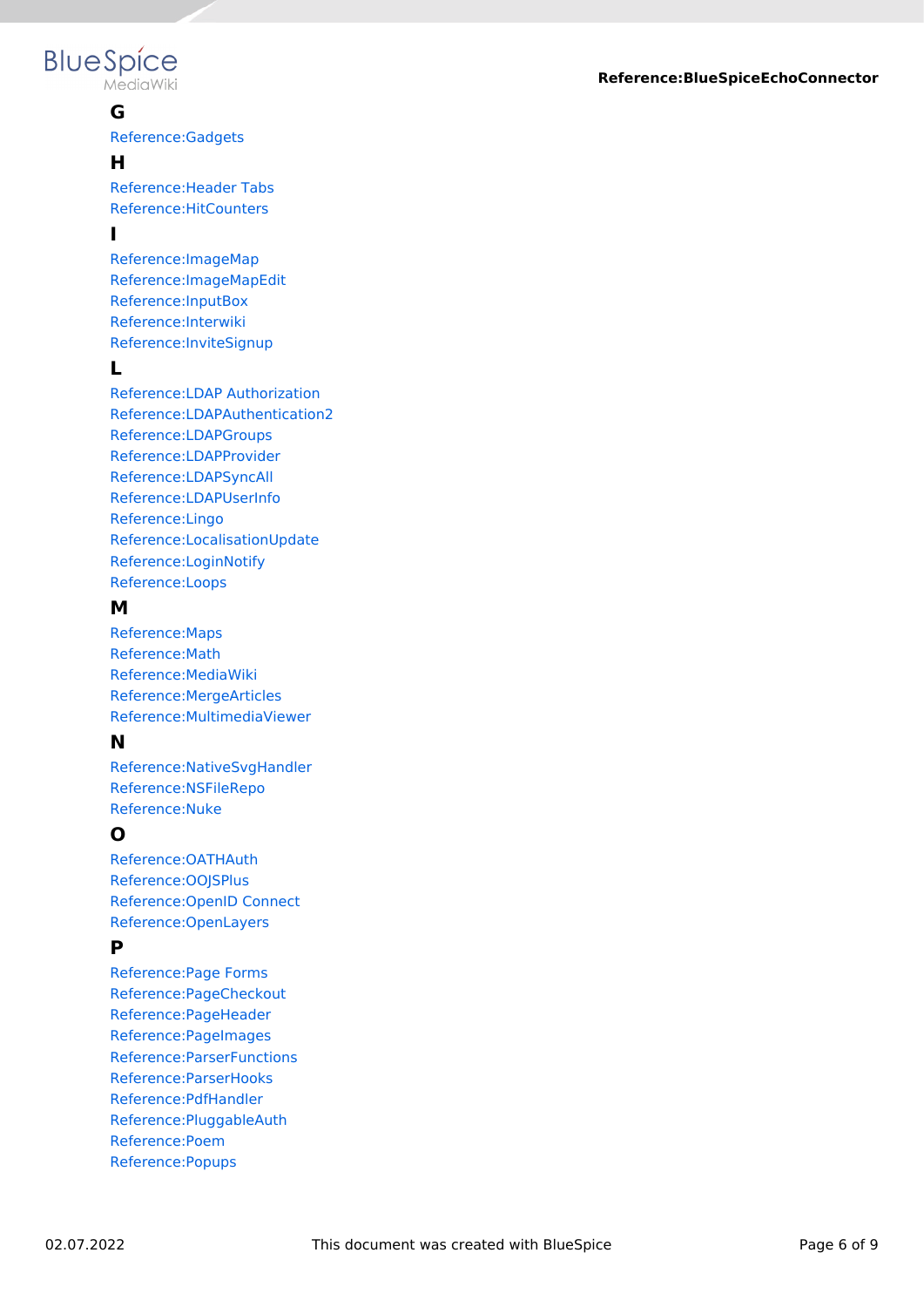#### **Reference:BlueSpiceEchoConnector**

# **BlueSpice**

MediaWiki

#### **R**

[Draft:Reference:CodeMirror](https://en.wiki.bluespice.com/wiki/Draft:Reference:CodeMirror) [Reference:Renameuser](https://en.wiki.bluespice.com/wiki/Reference:Renameuser) [Reference:Replace Text](https://en.wiki.bluespice.com/wiki/Reference:Replace_Text) [Reference:RevisionSlider](https://en.wiki.bluespice.com/wiki/Reference:RevisionSlider) [Reference:RSS](https://en.wiki.bluespice.com/wiki/Reference:RSS)

#### **S**

[Reference:Scribunto](https://en.wiki.bluespice.com/wiki/Reference:Scribunto) [Reference:SecureLinkFixer](https://en.wiki.bluespice.com/wiki/Reference:SecureLinkFixer) [Reference:Semantic Compound Queries](https://en.wiki.bluespice.com/wiki/Reference:Semantic_Compound_Queries) [Reference:Semantic Extra Special Properties](https://en.wiki.bluespice.com/wiki/Reference:Semantic_Extra_Special_Properties) [Reference:Semantic MediaWiki](https://en.wiki.bluespice.com/wiki/Reference:Semantic_MediaWiki) [Reference:Semantic Result Formats](https://en.wiki.bluespice.com/wiki/Reference:Semantic_Result_Formats) [Reference:Semantic Scribunto](https://en.wiki.bluespice.com/wiki/Reference:Semantic_Scribunto) [Reference:SimpleSAMLphp](https://en.wiki.bluespice.com/wiki/Reference:SimpleSAMLphp) [Reference:SpamBlacklist](https://en.wiki.bluespice.com/wiki/Reference:SpamBlacklist) [Reference:StandardDialogs](https://en.wiki.bluespice.com/wiki/Reference:StandardDialogs) [Reference:SyntaxHighlight](https://en.wiki.bluespice.com/wiki/Reference:SyntaxHighlight)

#### **T**

[Reference:TemplateData](https://en.wiki.bluespice.com/wiki/Reference:TemplateData) [Reference:TemplateStyles](https://en.wiki.bluespice.com/wiki/Reference:TemplateStyles) [Reference:TextExtracts](https://en.wiki.bluespice.com/wiki/Reference:TextExtracts) [Reference:TitleBlacklist](https://en.wiki.bluespice.com/wiki/Reference:TitleBlacklist) [Reference:TitleKey](https://en.wiki.bluespice.com/wiki/Reference:TitleKey) [Reference:TwoColConflict](https://en.wiki.bluespice.com/wiki/Reference:TwoColConflict)

#### **U**

[Reference:UnifiedTaskOverview](https://en.wiki.bluespice.com/wiki/Reference:UnifiedTaskOverview) [Reference:UrlGetParameters](https://en.wiki.bluespice.com/wiki/Reference:UrlGetParameters) [Reference:UserFunctions](https://en.wiki.bluespice.com/wiki/Reference:UserFunctions) [Reference:UserMerge](https://en.wiki.bluespice.com/wiki/Reference:UserMerge)

#### **V**

[Reference:Validator](https://en.wiki.bluespice.com/wiki/Reference:Validator) [Reference:Variables](https://en.wiki.bluespice.com/wiki/Reference:Variables) [Reference:VisualEditor](https://en.wiki.bluespice.com/wiki/Reference:VisualEditor)

#### **W**

[Reference:WebAuthn](https://en.wiki.bluespice.com/wiki/Reference:WebAuthn) [Reference:WebDAV](https://en.wiki.bluespice.com/wiki/Reference:WebDAV) [Reference:Widgets](https://en.wiki.bluespice.com/wiki/Reference:Widgets) [Reference:WikiEditor](https://en.wiki.bluespice.com/wiki/Reference:WikiEditor) [Reference:Workflows](https://en.wiki.bluespice.com/wiki/Reference:Workflows)

### <span id="page-6-0"></span>**Notifications**

Registered wiki users receive notifications for a variety of changes to the wiki. Users can set their notification preferences as needed.

### **Contents**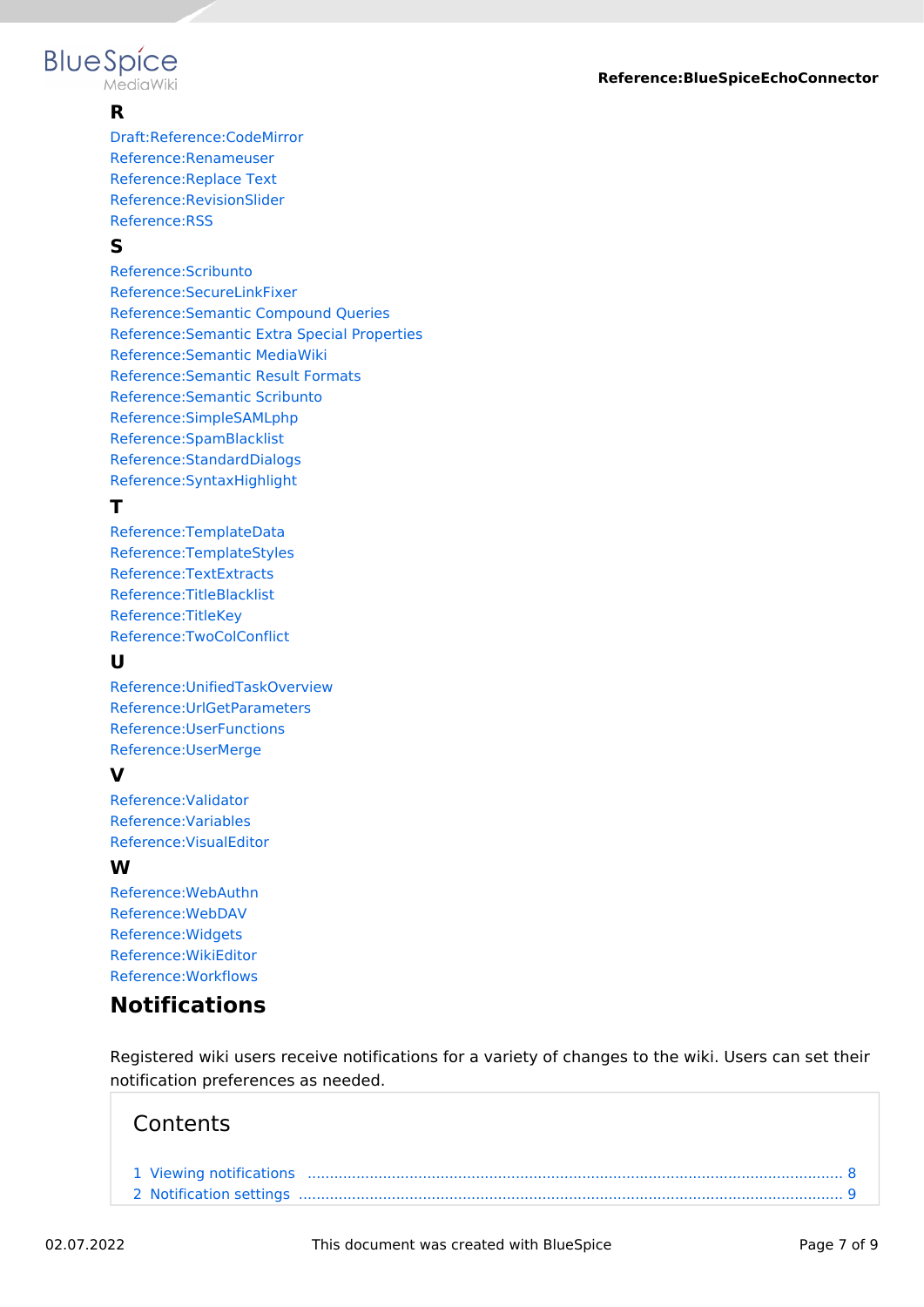<span id="page-7-0"></span>**BlueSpice MediaWiki** 

#### Viewing notifications

To access the notifications page, click on your profile picture (1) and then click on *Notifications* in the Personal Tools (2). A red indicator is displayed if there are new notifications waiting.

|                                |                             | 文<br><b>New</b><br>▼ |
|--------------------------------|-----------------------------|----------------------|
| <b>Personal Tools</b>          |                             | Edit user menu       |
| Tasks                          | Profile                     |                      |
| <b>Watchlist ●</b>             | Notifications (9) $\bullet$ |                      |
| Reminders                      | User dashboard              |                      |
| Contributions                  | Admin dashboard             |                      |
| Assignments                    | Preferences                 |                      |
| Privacy center                 | Log out                     |                      |
|                                |                             |                      |
| Link to the notifications page |                             |                      |

The notifications page shows all incoming notifications.

| <b>Recent activity</b>          |                                            | $\overline{2}$<br><b>Unread</b><br>Read<br>All                                                      | 9 notifications<br>• •                     |
|---------------------------------|--------------------------------------------|-----------------------------------------------------------------------------------------------------|--------------------------------------------|
| Pages with unread notifications |                                            |                                                                                                     | A Mark all as read in selected wiki: local |
| local                           | 6                                          | 25 October 2019                                                                                     | Preferences<br>3                           |
| 图 QM:Preparing an Offer         | $\overline{\mathbf{c}}$                    |                                                                                                     | ? Learn more                               |
| QM:Quality Management Repr      | $\begin{array}{c} 1 \\ 1 \\ 1 \end{array}$ | Cosborne assigned you to Creating a Page<br>A<br>Cosborne assigned you to the page Creating a Page. |                                            |
| 图 QM:Quality Assurance Product  |                                            | Cosborne                                                                                            | 1 <sub>mo</sub>                            |
| <b>E</b> QM: Quality Assurance  |                                            |                                                                                                     |                                            |
| 图 Creating a Page               |                                            |                                                                                                     | $\sqrt{\cdot}$ Mark group as read          |
|                                 |                                            | 24 October 2019                                                                                     |                                            |
|                                 |                                            | Ndawson assigned you to BlueSpice<br>ц                                                              | $\circ$                                    |
|                                 |                                            |                                                                                                     |                                            |
|                                 |                                            | Ndawson assigned you to the page BlueSpice.                                                         |                                            |
|                                 |                                            | Ndawson                                                                                             | 4<br>1 <sub>mo</sub>                       |
|                                 |                                            | Ndawson assigned you to QM:Introduction                                                             |                                            |
|                                 |                                            | ц<br>Ndawson assigned you to the page QM:Introduction.                                              |                                            |
|                                 |                                            | Ndawson                                                                                             | 1 <sub>mo</sub>                            |